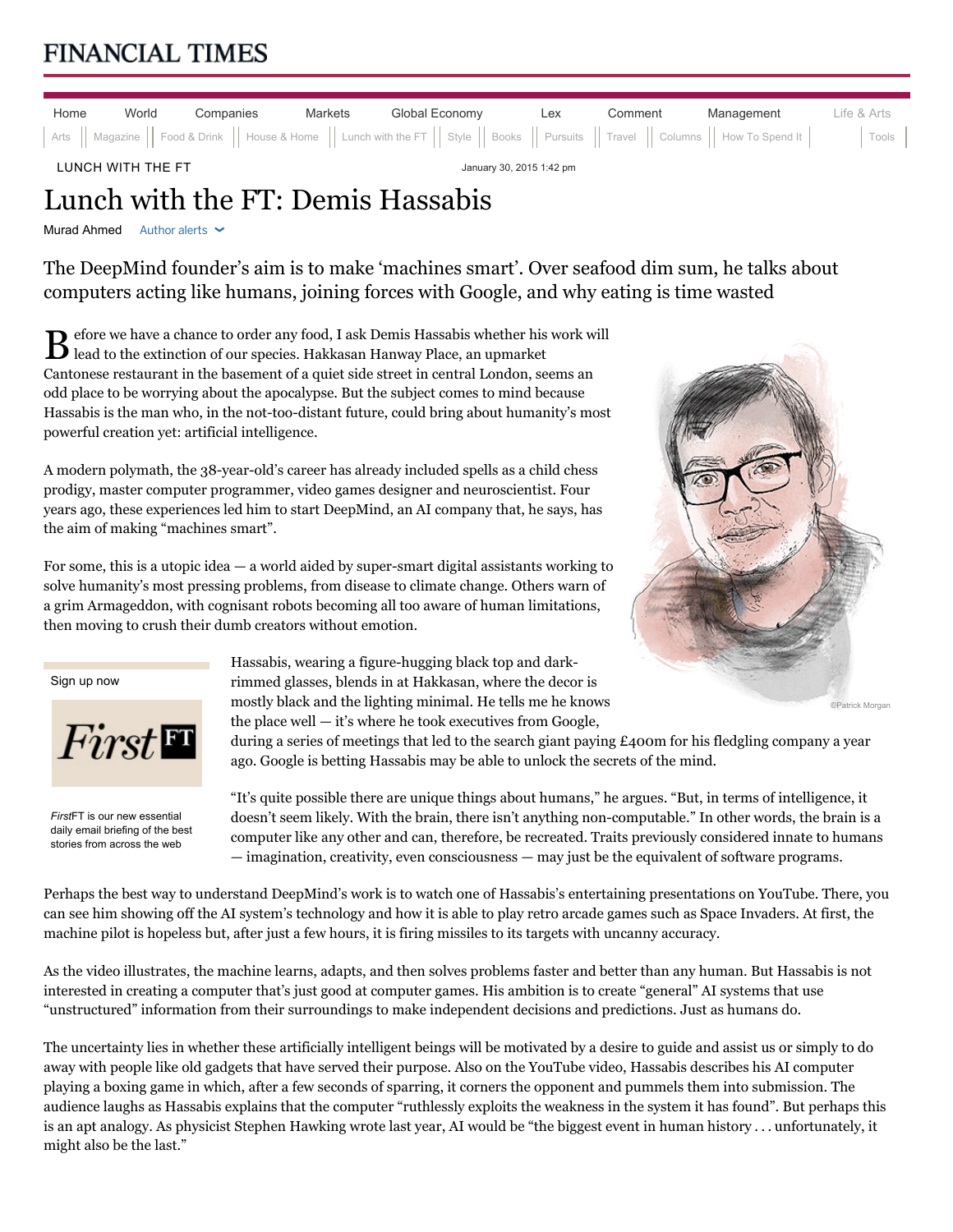Hassabis argues that we're getting ahead of ourselves. "It's very, very far in the future from the kinds of things we're currently dealing with, which is playing Pong on Atari," he says. "I think the next four, five, 10 years, we'll have a lot more information about what these systems do, what kind of computations they're creating, how to specify the right goals. At the moment, these are science fiction stories. Yes, there's no doubt that AI is going to be a hugely powerful technology. That's why I work on it. It has the power to provide incredible advances for humanity."

Too soon then, to be worrying about how to wage war with a sentient robot army? "In our research programme, there isn't anything that says 'program consciousness,'" he says, as a waitress appears. "Shall we order?"

**. . .**

Hassabis chooses sweetcorn soup to start, and I opt for vegetarian hot and sour soup. For mains, he recommends the seafood dim sum platter, so I follow suit. He also orders a side of organic barbecue por ribs as a side; I go for some sesame prawn toast. We both ask for jasmine green tea to accompany the meal.

Born to a Chinese-Singaporean mother and a father of Greek-Cypriot descent, Hassabis grew up in north London, close to where he currently resides with his wife and two children. By the age of 13, he was a chess master. Fascinated by games, he was a regular competitor at the Mind Sports Olympiad, whose organisers described him as "probably the best games player in history". When he grew tired of playing, started to make games too. As a teenager, he helped design *Theme Park*, a cult video game that simulate the experience of creating an amusement park.

In 1994 he went to Cambridge university to study computer science but he was unconvinced by some of the teaching that focused on "narrow" AI, which relies on programmers to attach "labels" to data in order for a computer to make sense of information. "I remember distinctly one lecture, where I said to my friends around me, 'We shouldn't listen to this, they're brainwashing us.' I said that slightly too loud and the lecturer called me out and said, 'If you think you know everything, you shouldn't come here.'" Hassabis walked out of the lecture hall.

It was around this time he decided to create DeepMind, a research project-cum-tech start-up. Hassabis says that, even then, he was aware this was a 20-year plan. First, he would need to gather the experience necessary to found such a group and thus, in 1998, he set up a video games company, Elixir Studios, to

begin his education in the business world. In 2005, he returned to academia, aged 28, to earn a PhD in cognitive neuroscience at University College London. His research focused on the hippocampus, the brain region crucial for navigation, memory recall and imagining future events.

He took this long route, he explains, because he wanted to learn the lessons of his heroes, such as Charles Babbage (1791-1871), the English genius who first conceptualised a programmable computer. "Babbage is one of the most tragic examples," says Hassabis. "He thought of computers a hundred years before [their time]. His machine worked but he never saw it built."

With the protection of Google, Hassabis seems likelier to avoid Babbage's fate. DeepMind has expanded to around 100 employees. Unlike many youthful start-ups, the average age of the group is in the mid-thirties. Typically, most of these workers have one or more PhDs. As a result, DeepMind's London offices are, he says, "a little more sophisticated" than Google's. There are no coders slumped on colourful beanbags, he says, just "serious sofas for serious thinking".

In a reference to Nasa's efforts to put men on the moon, Hassabis says he is trying to create an "Apollo programme" for AI, by creating an organisation stuffed with some of the greatest minds on earth. "In any normal start-up, just one of our senior researchers is someone you'd build a whole company around," he says.

But how does Hassabis lead a group of people like this? "You can't just say, 'I'm the CEO, so you do this.' You've got to lead by example and respect for your own work. It's not why I did a PhD . . . but to lead a team like this, I need academic qualities . . . " For once, he struggles to explain himself. You need credentials that are unimpeachable, I say? "Unimpeachable. That's the right word."

**. . .**

The soup arrives. I wonder aloud whether his mission is more personal than he lets on. How much of it is an effort to understand his own exceptional mind?

| ۰k | Hakkasan Hanway Place                  |
|----|----------------------------------------|
|    | 8 Hanway Place, London W1T<br>1HD      |
| h  | Sweetcorn soup £9.00                   |
| he | Vegetarian hot and sour soup<br>£11.50 |
| эd | Dim sum platter x 2 £30.00             |
|    | Sesame prawn toast £13.50              |
| эr | Organic pork ribs £13.50               |
| ſ  | Sorbet x 2 £10.00                      |
|    | Mineral water £4.60                    |
|    | Jasmine green tea £3.80                |
| h  | Total (inc service) £108.28            |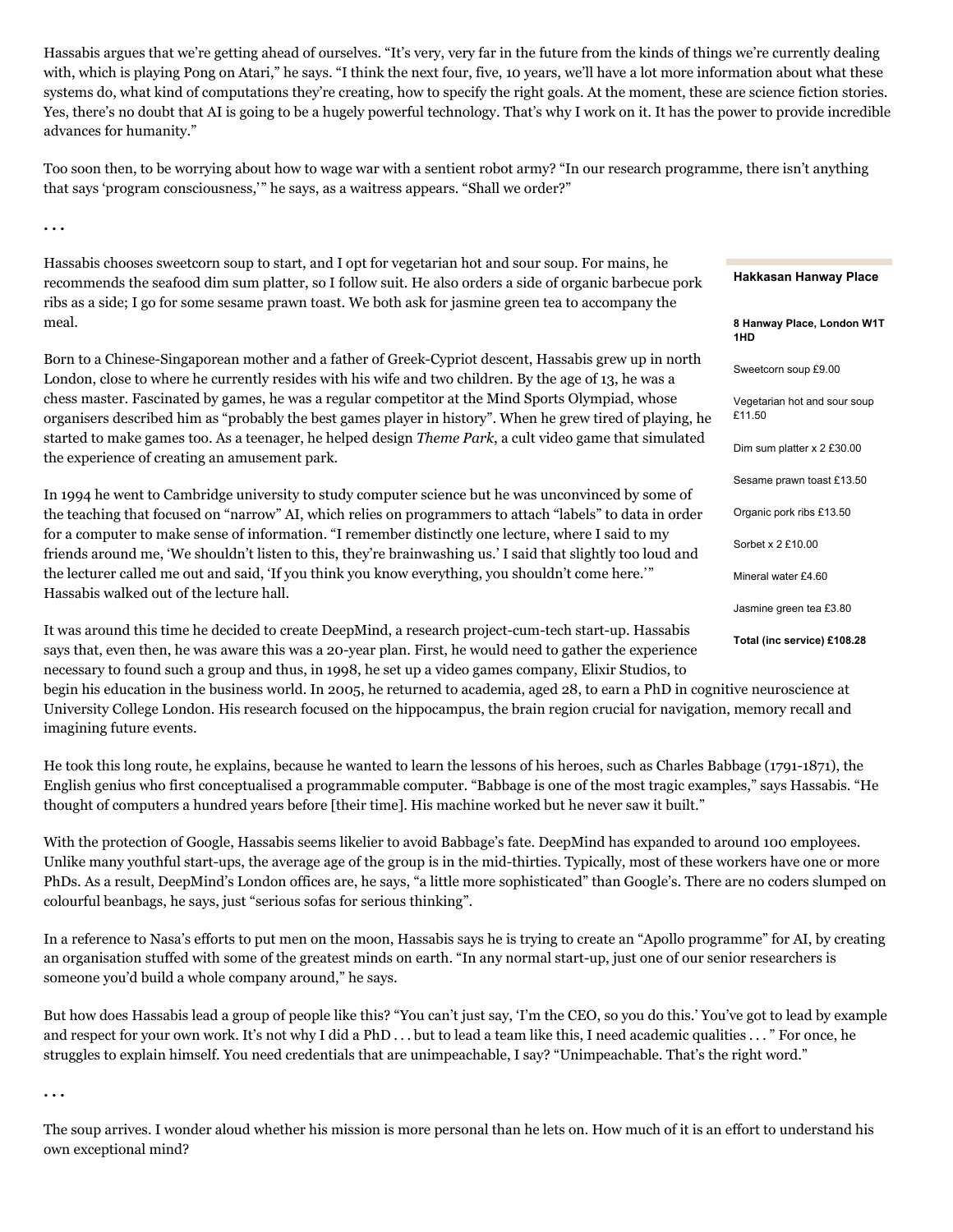He leans down to the bowl, so the steam drifts in front of his face, lifts the spoon to his lips and sips carefully. Then he says: "If you take a kid who is fairly thoughtful and introspective, then train them professionally from the age of four to 13, playing adults and grandmasters at chess, they can't help but think hard about what their brain is doing when coming up with these moves.

I realised a couple of years ago, that trying to build AI while trying to build a multibillion dollar company at the same time, was probably impossible

"You're thinking about how to improve that mechanism because you're trying to get better at chess. Chess is an extremely deliberative process. You're consciously planning out everything, which is why it's such a fascinating game. It really encourages me with my type of thinking and brain, to think very hard about what intelligence is."

But, he says, unlike that of other chess masters, his attention was soon drawn to things away from the board. Aged eight, he bought a Spectrum computer with his winnings from chess tournaments and started programming. "I realised that this machine was an extension of the mind, in the way that cars allow us to move faster, planes allow us to fly. Computers allow to enhance our minds in the same way."

He is also intrigued by how humans interact. For that reason, he likes playing poker and, perhaps unsurprisingly, has won thousands of dollars in professional tournaments. "A lot of chess players can't handle poker," he says. "In chess, if you play the right moves, you win. But life is more like poker than chess, in that there are unforeseen and unknown things in life you can't cater for. We're trying to build something that can expect the unexpected gracefully. That's much more like poker."

**. . .**

Our next set of dishes arrives. The dim sum are piping hot, gorgeous balls of prawns, scallops and vegetables wrapped in rice flour. I attack them with my chopsticks, drowning them in soy sauce. Hassabis begins by picking up his pork ribs with his fingers and nibbling at the edges. Hakkasan is a Michelin-star restaurant but he complains that the process of eating is time wasted and would not mind if it involved no more than swallowing tubes of paste. "I like eating out as an experience," he says, "But day-to-day eating? It would be good if there was something more efficient." Out of politeness, I leave a couple of my dim sum untouched. Not as many, though, as Hassabis leaves behind.

I ask him why he chose to sell his company to Google. DeepMind had plenty of money in the bank, including funding from Peter Thiel, the first major backer of Facebook, and Elon Musk, who leads the commercial space flight group SpaceX. Hassabis says that, before joining Google, he pushed for a number of safeguards to ensure his group was "semi-autonomous" from its corporate paymasters. DeepMind remains in London, not Silicon Valley. It is also creating an ethics board — he is currently interviewing philosophers and experts, though won't say who — which will govern how its technology can be used. It will, for example, rule out any military uses.

"All these technologies are neutral in themselves," he says, "but it depends on how we use them. We need to make sure we understand how we use them and use them in the right way. I don't want it to be neutral. I want it to be good."

In the end, though, Hassabis has to report to Google's executives. Surely staying independent would have ensured better control of his creation? "My plan wasn't to sell the company," he says. "I wanted to build a Google ourselves. I realised a couple of years ago, that trying to build AI while trying to build a multibillion dollar company at the same time, was probably impossible. I'd have to do one or the other. I care much more about the research."

He continues: "Larry [Page, Google's chief executive] persuaded me by saying, 'Look, I've spent the past 15 years building Google. It was hard. There were a lot of things that had to happen, both lucky and skilful. Why don't you take advantage of all that infrastructure and hard work and short-cut all of that, so you can concentrate on the mission?' I thought about this a lot and didn't have a good argument against that."

The benefits for Google are clear. DeepMind's technology will become incorporated into its products, says Hassabis, such as making sure it can better predict a person's search results. It's easy, too, to see the more sophisticated uses, from integrating AI into Google's self-driving cars to providing the brains to the robotics under construction at "Google X", the company's advanced technologies arm.

Waiters whisk away our plates and, after some gentle persuasion, Hassabis agrees to order a dessert. He asks which sorbets are available, choosing pear and passion fruit. I go for the same.

Life is more like poker than chess, there are unforeseen things you can't cater for.

What motivates him? Is it money? The Google deal reportedly netted Hassabis around £80m. He argues, convincingly, that being rich is of little concern. "It's important to have money so it frees you to make the correct choices for your goals. But it should never be an end itself."